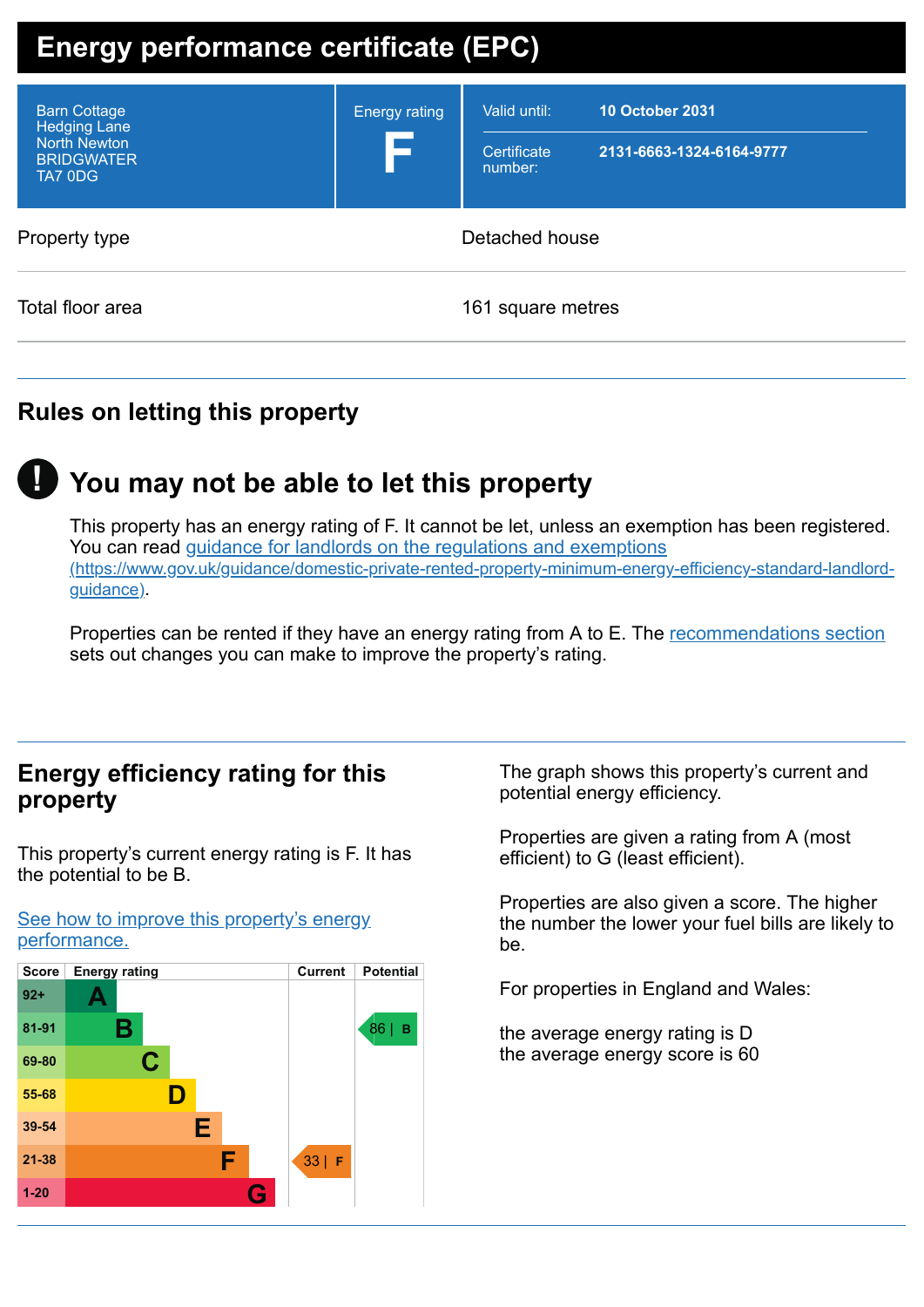# **Breakdown of property's energy performance**

This section shows the energy performance for features of this property. The assessment does not consider the condition of a feature and how well it is working.

Each feature is assessed as one of the following:

- very good (most efficient)
- good
- average
- poor
- very poor (least efficient)

When the description says "assumed", it means that the feature could not be inspected and an assumption has been made based on the property's age and type.

| <b>Feature</b>       | <b>Description</b>                                      | Rating    |
|----------------------|---------------------------------------------------------|-----------|
| Wall                 | Granite or whinstone, as built, no insulation (assumed) | Very poor |
| Wall                 | Cavity wall, as built, no insulation (assumed)          | Poor      |
| Roof                 | Pitched, 100 mm loft insulation                         | Average   |
| Roof                 | Pitched, no insulation (assumed)                        | Very poor |
| Window               | Fully double glazed                                     | Average   |
| Main heating         | Boiler and radiators, oil                               | Average   |
| Main heating control | Programmer, TRVs and bypass                             | Average   |
| Hot water            | From main system                                        | Average   |
| Lighting             | Low energy lighting in 75% of fixed outlets             | Very good |
| Floor                | Solid, no insulation (assumed)                          | N/A       |
| Secondary heating    | None                                                    | N/A       |

#### **Primary energy use**

The primary energy use for this property per year is 273 kilowatt hours per square metre (kWh/m2).

#### **Additional information**

Additional information about this property:

• Stone walls present, not insulated

## **Environmental impact of this property**

One of the biggest contributors to climate change is carbon dioxide (CO2). The energy used for heating, lighting and power in our homes produces over a quarter of the UK's CO2 emissions.

| An average household<br>produces | 6 tonnes of CO2    |
|----------------------------------|--------------------|
| This property produces           | 12.0 tonnes of CO2 |

This property's potential production

2.7 tonnes of CO2

By making the [recommended](#page-2-0) changes, you could reduce this property's CO2 emissions by 9.3 tonnes per year. This will help to protect the environment.

Environmental impact ratings are based on assumptions about average occupancy and energy use. They may not reflect how energy is consumed by the people living at the property.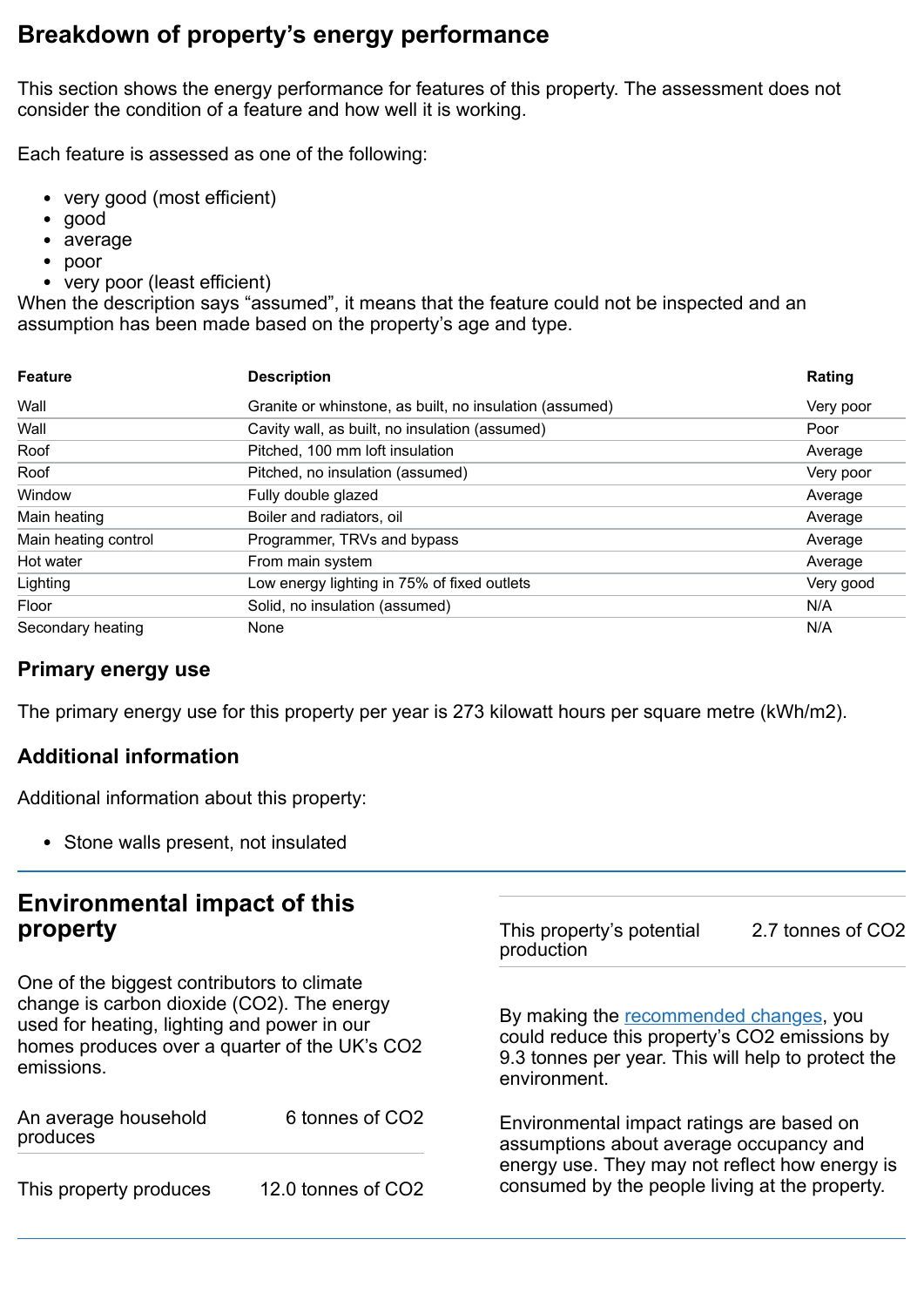# <span id="page-2-0"></span>**How to improve this property's energy performance**

Making any of the recommended changes will improve this property's energy efficiency.

If you make all of the recommended changes, this will improve the property's energy rating and score from F (33) to B (86).

| <b>Recommendation</b>                     | <b>Typical installation cost</b> | <b>Typical yearly saving</b> |
|-------------------------------------------|----------------------------------|------------------------------|
| 1. Cavity wall insulation                 | £500 - £1,500                    | £54                          |
| 2. Internal or external wall insulation   | £4,000 - £14,000                 | £542                         |
| 3. Floor insulation (solid floor)         | £4,000 - £6,000                  | £83                          |
| 4. Increase hot water cylinder insulation | £15 - £30                        | £14                          |
| 5. Heating controls (room thermostat)     | £350 - £450                      | £64                          |
| 6. Condensing boiler                      | £2,200 - £3,000                  | £60                          |
| 7. Solar water heating                    | £4,000 - £6,000                  | £44                          |
| 8. Solar photovoltaic panels              | £3,500 - £5,500                  | £370                         |
| 9. Wind turbine                           | £15,000 - £25,000                | £684                         |

#### **Paying for energy improvements**

Find energy grants and ways to save energy in your home. [\(https://www.gov.uk/improve-energy-efficiency\)](https://www.gov.uk/improve-energy-efficiency)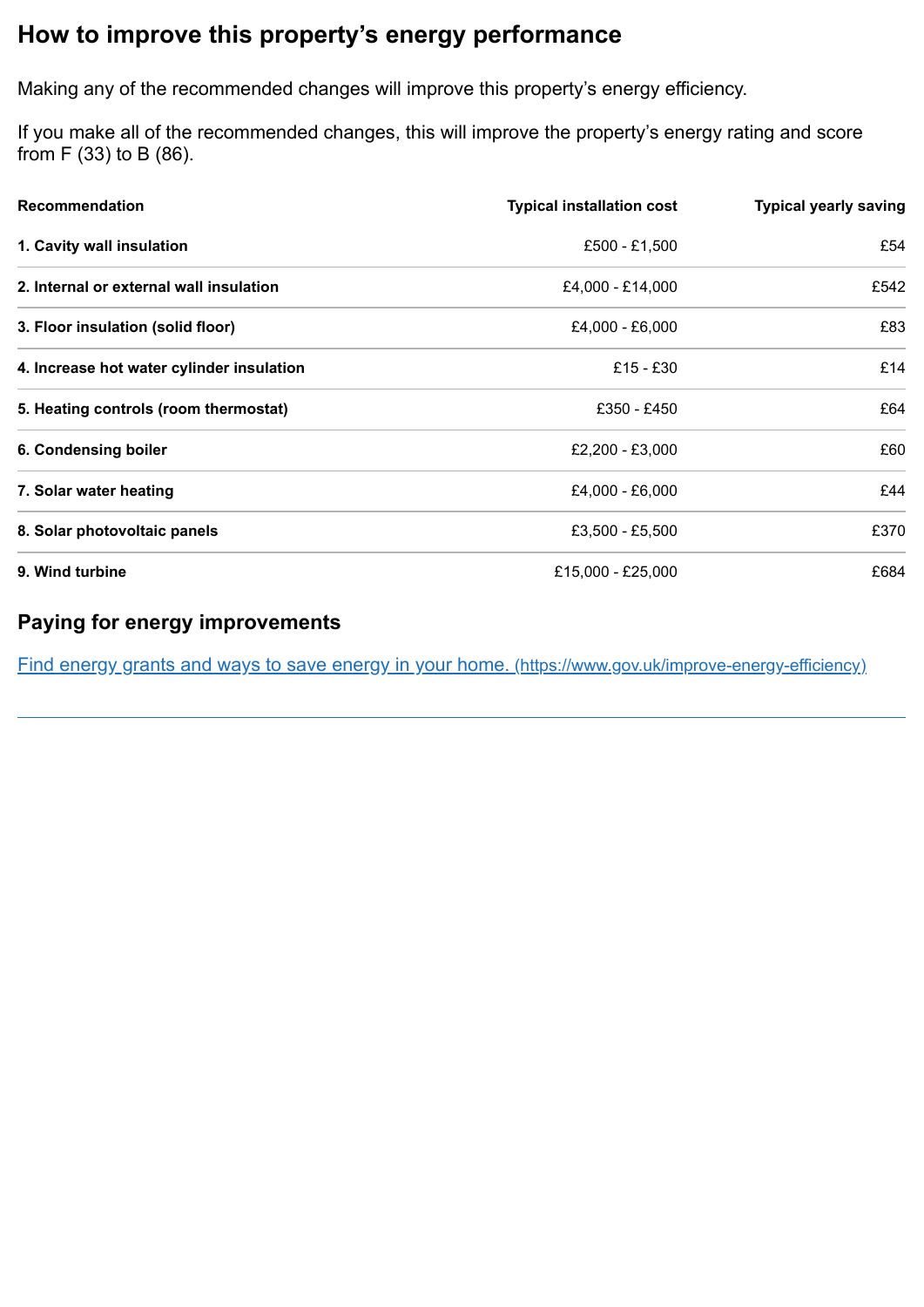## **Estimated energy use and potential savings**

| Estimated yearly energy<br>cost for this property | £1755 |
|---------------------------------------------------|-------|
| Potential saving                                  | £862  |

The estimated cost shows how much the average household would spend in this property for heating, lighting and hot water. It is not based on how energy is used by the people living at the property.

The estimated saving is based on making all of the [recommendations](#page-2-0) in how to improve this property's energy performance.

For advice on how to reduce your energy bills visit Simple Energy Advice [\(https://www.simpleenergyadvice.org.uk/\)](https://www.simpleenergyadvice.org.uk/).

## **Heating use in this property**

Heating a property usually makes up the majority of energy costs.

## **Estimated energy used to heat this property**

| 26720 kWh per year |
|--------------------|
| 3222 kWh per year  |
|                    |

#### Potential energy savings by installing insulation

| <b>Type of insulation</b>     | Amount of energy saved |
|-------------------------------|------------------------|
| Loft insulation               | 2470 kWh per year      |
| <b>Cavity wall insulation</b> | 1055 kWh per year      |
| Solid wall insulation         | 10921 kWh per year     |

You might be able to receive Renewable Heat Incentive payments [\(https://www.gov.uk/domestic](https://www.gov.uk/domestic-renewable-heat-incentive)renewable-heat-incentive). This will help to reduce carbon emissions by replacing your existing heating system with one that generates renewable heat. The estimated energy required for space and water heating will form the basis of the payments.